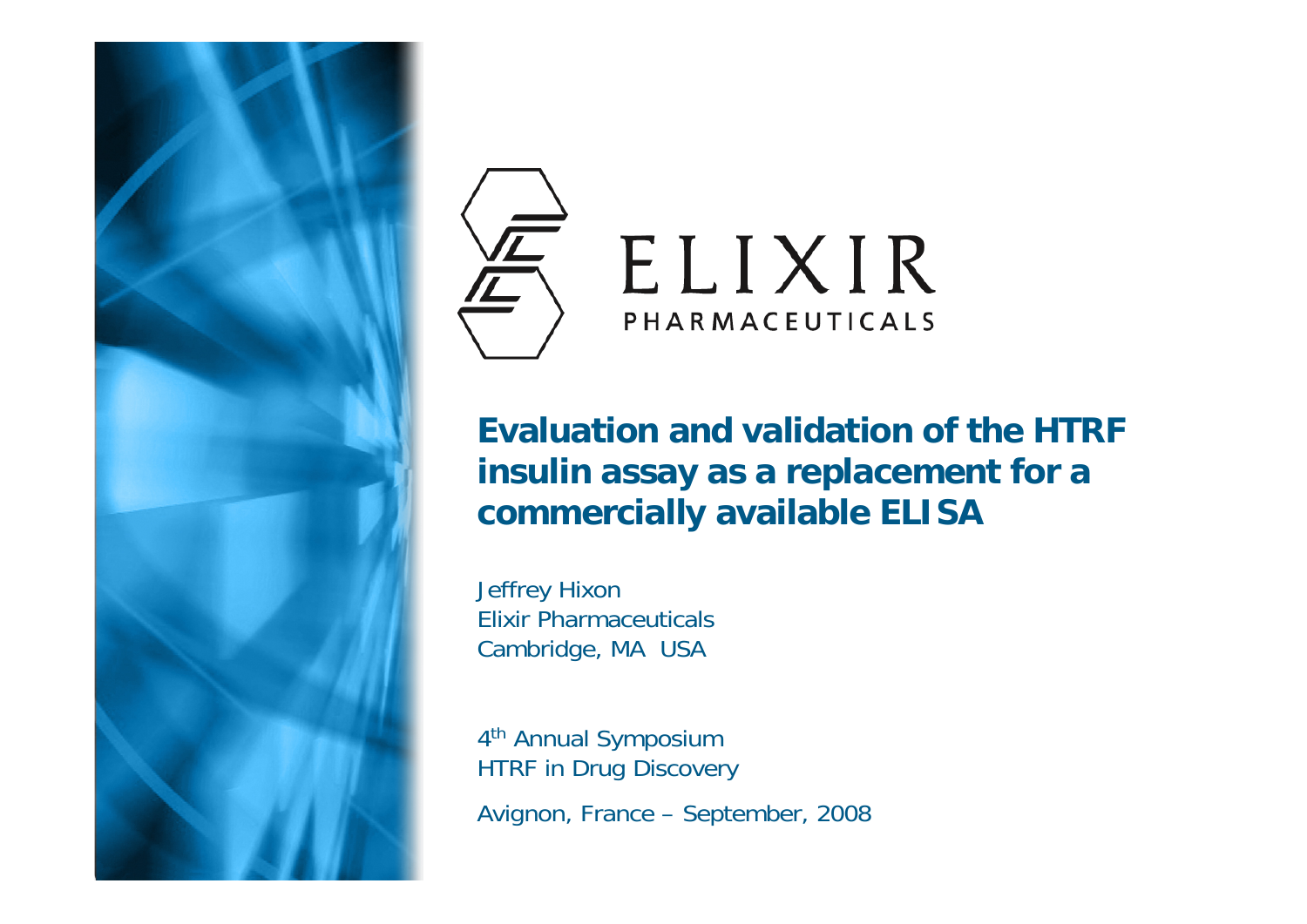### **Breakthrough Science of Aging & Metabolism Breakthrough Science of Aging & Metabolism**



Elixir Pharmaceuticals is a pharmaceutical company focused on the discovery, development and commercialization of novel pharmaceuticals for the treatment of metabolic diseases and obesity.

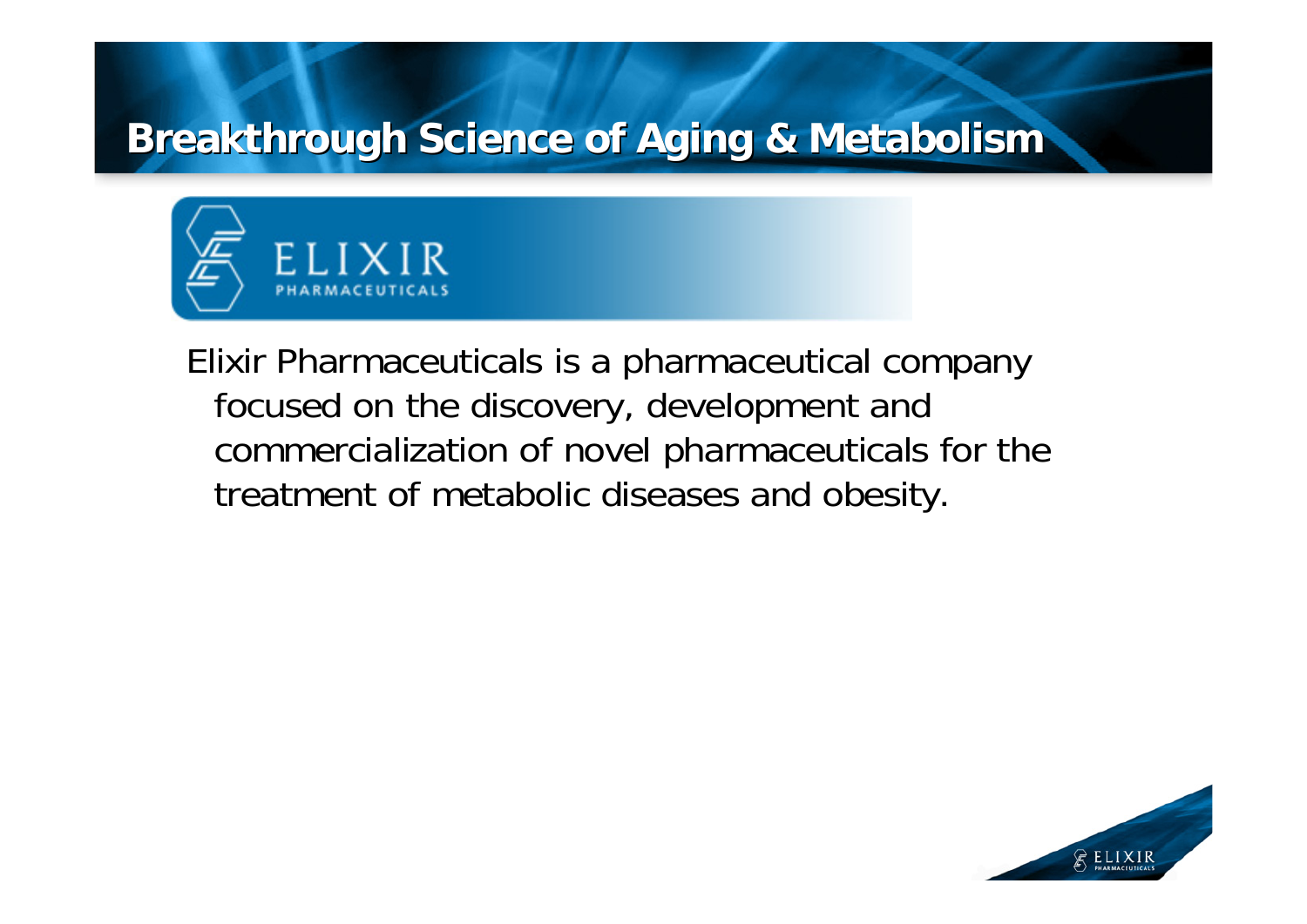### **Significant Opportunity in Metabolic Disease**

# **Type II Diabetes**

- •>180M people worldwide have diabetes
- Type II accounts for 80-95% of all cases
- •Frequently undiagnosed
- • Sixth leading cause of death by disease
	- Leading cause of kidney disease
	- Leading cause of non-traumatic limb amputations
	- Leading cause blindness among young adults



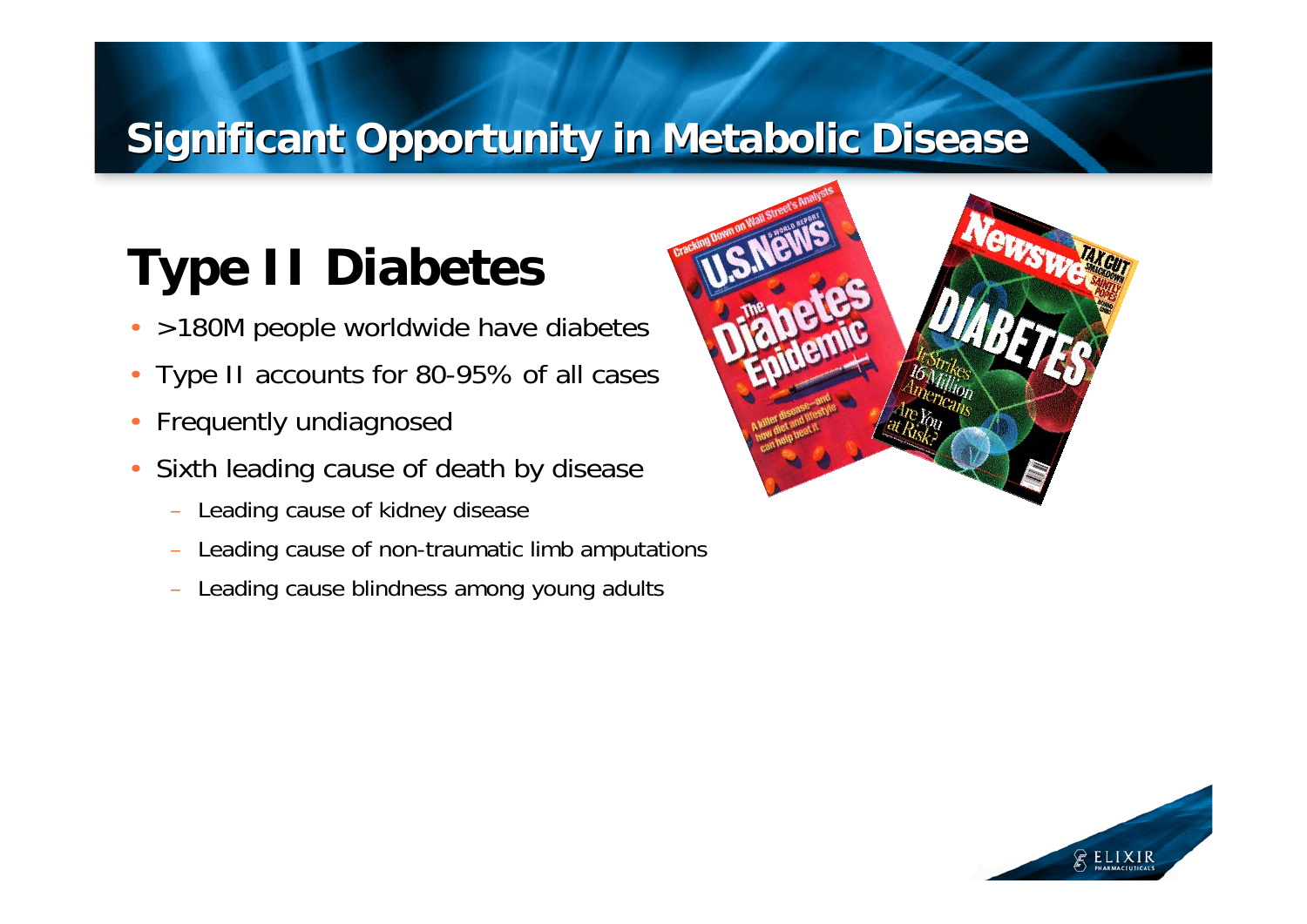### **Type II Diabetes Type II Diabetes**

- Complicated metabolic disorder
- Characterized by:
	- Loss of sensitivity to insulin
	- Decrease in the body's ability to produce insulin
	- Overproduction of glucose by the liver
	- Uncontrolled diabetes leads to abnormally high blood sugar levels a condition known as hyperglycemia
- Six classes of drugs approved for treatment
	- Still unmet medical need for diabetes / weight control drugs

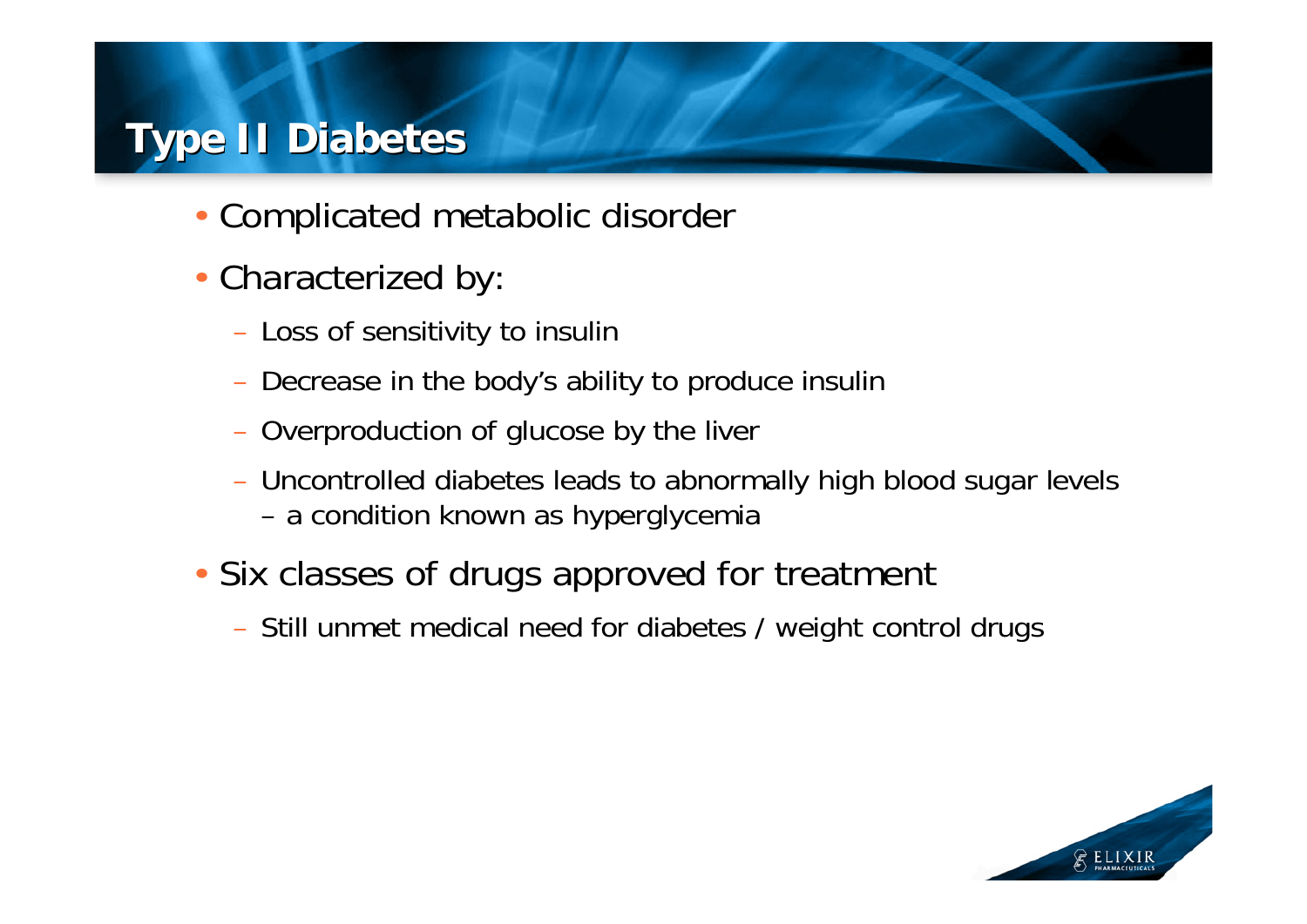### **Key to diabetes research is the ability to measure Key to diabetes research is the ability to measure insulin effectively and accurately insulin effectively and accurately**

#### Insulin

- Produced in the beta islet cells of the pancreas
- •Stimulate uptake of glucose from the blood
- •Critical in the control of glucose homeostasis
- •Insulin deficiency is the hallmark of type I diabetes
- •Hyperinsulinemia and insulin resistance characterize type II diabetes
- •• Diabetes research often involves rat and mouse models for *in vivo* studies
	- Diet induced obesity (DIO) model: animals fed high fat diet to induce an imbalance in blood glucose and insulin levels
	- Glucose tolerance test (GTT): where a bolus of glucose is administered and plasma insulin and glucose levels are measured over time

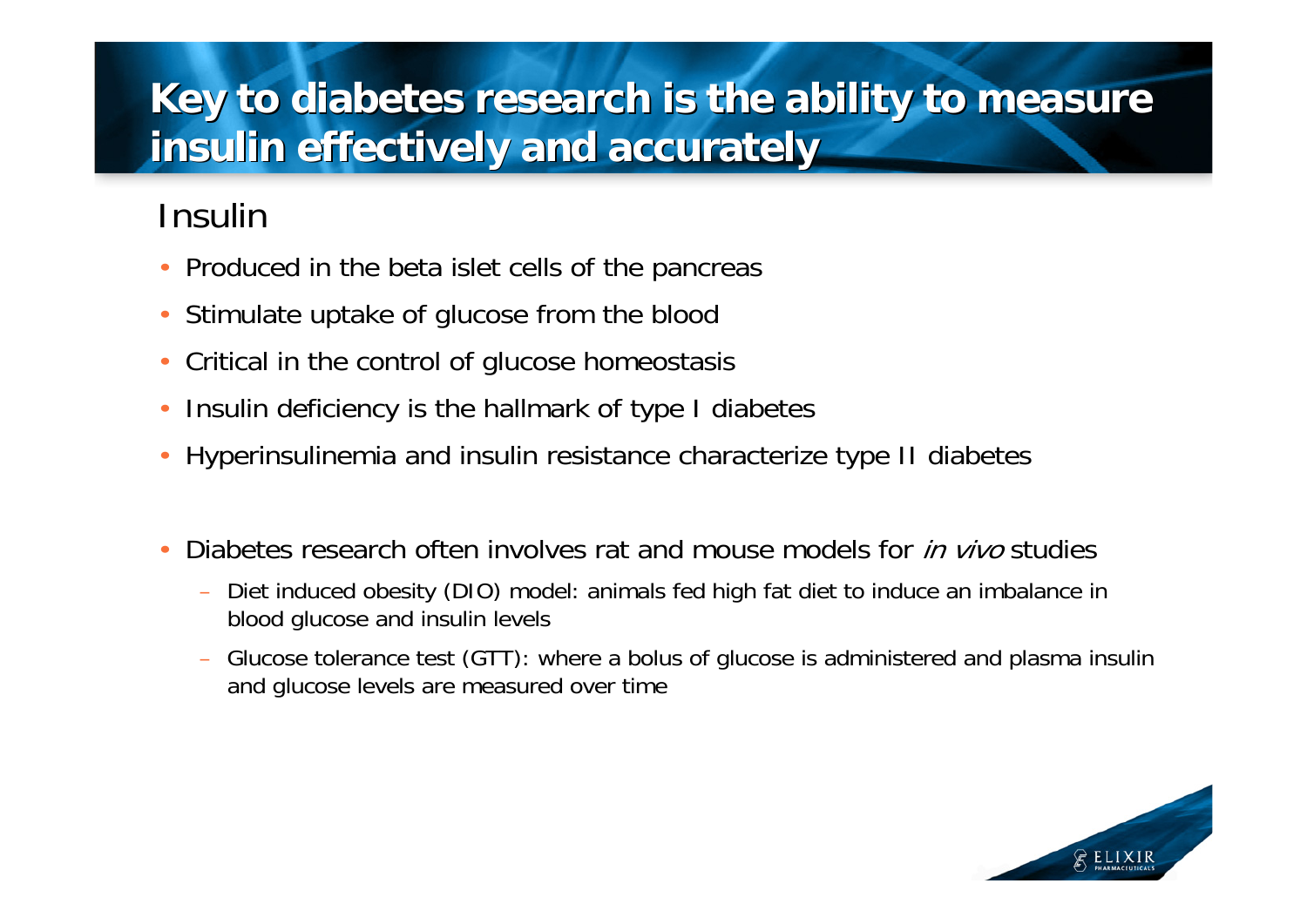### **Key to diabetes research is the ability to measure Key to diabetes research is the ability to measure insulin effectively and accurately insulin effectively and accurately**

- Traditional assays for insulin
	- Radio-immunoassay (RIA)
	- Enzyme linked immunosorbant assay (ELISA)

#### • **Cisbio's HTRF insulin assay**

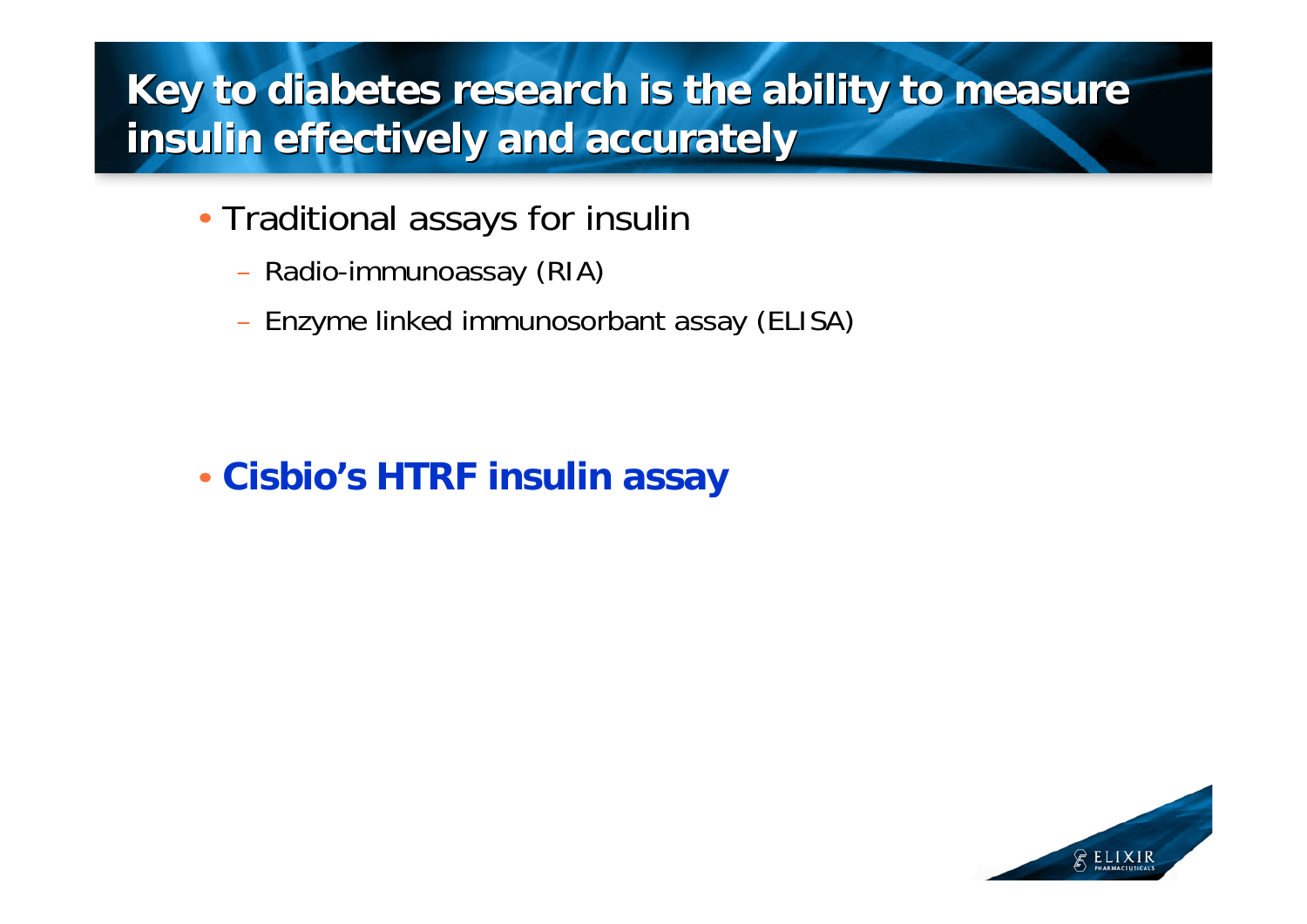#### **Insulin ELISA Insulin ELISA**

- 96 well antibody coated plate
- •Dispense 95μl sample diluent
- Pipette 5μl plasma sample or insulin standard
- Incubate 2 hours at 4C
- •Wash 5 times with wash buffer
- • Dispense 100μl anti-insulin conjugate
- Incubate 30 min at room temperature
- •Wash 5 times with wash buffer
- $\bullet$  Dispense 100μl enzyme substrate solution
- • Incubate 40 min at room temperature
- Stop reaction by adding stop solution
- •Measure  $A_{450}$  and subtract  $A_{630}$ values
- • Calculate insulin concentrations using the standard curve



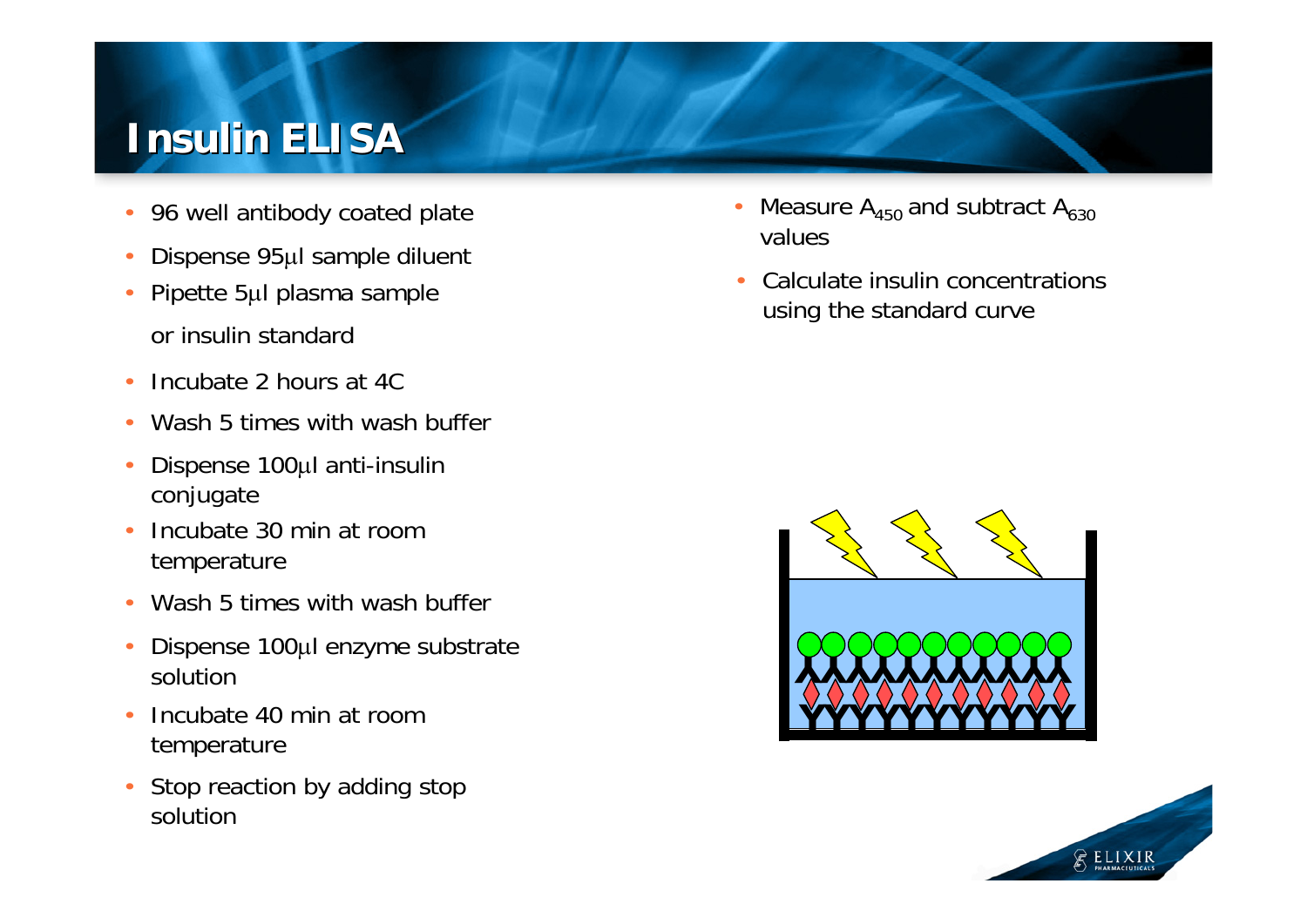### **Cisbio's HTRF insulin assay Cisbio's HTRF insulin assay**

- •Dispense 5μl sample or insulin standard
- • Dispense 2.5μl each of anti-insulin Ab-cyptate and anti-insulin Ab-XL665
- •Incubate 2 hours at room temperature
- •Read on an HTRF compatible reader
- • Calculate insulin concentration using the standard curve



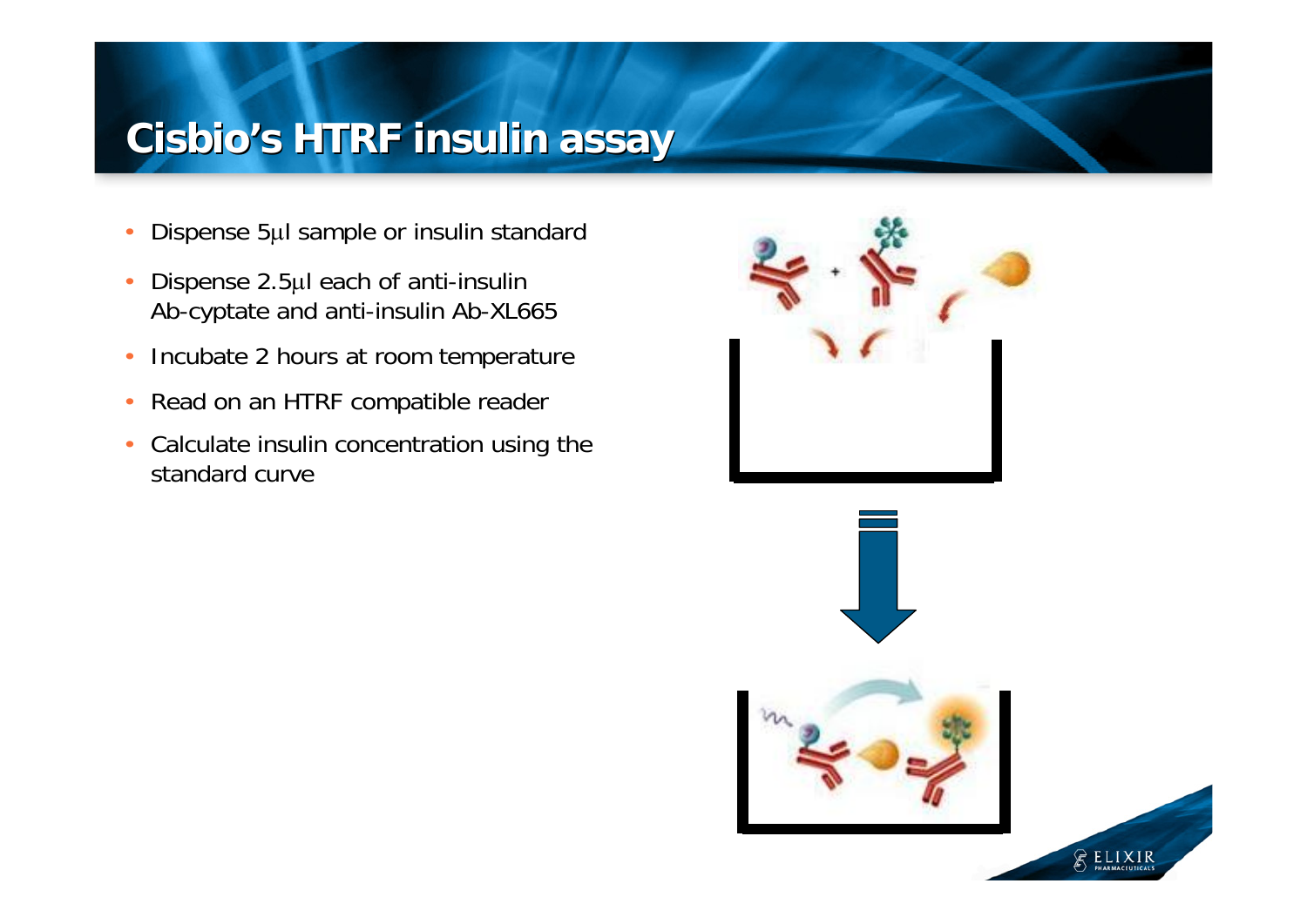## **Assay comparison Assay comparison**

|                                  | <b>ELISA</b>    | HTRF            |
|----------------------------------|-----------------|-----------------|
| Sample volume required           | $5\mu$          | $5\mu$          |
| <b>Standard curve range</b>      | $0 - 6.4$ ng/ml | $0 - 10$ ng/ml  |
| <b>Plate format</b>              | 96 well         | <b>384 well</b> |
| Miniaturizable                   | n <sub>o</sub>  | yes             |
| Total $#$ steps to perform assay | 13              | 5               |
| Total time to perform assay      | $4 + hrs$       | $\sim$ 2hrs     |
| Wash steps                       | 10              | zero            |
| (US\$)<br>Cost per well          | \$3.46          | \$0.13          |
| <b>Specificity</b>               | r, m            | r, m, p, h      |

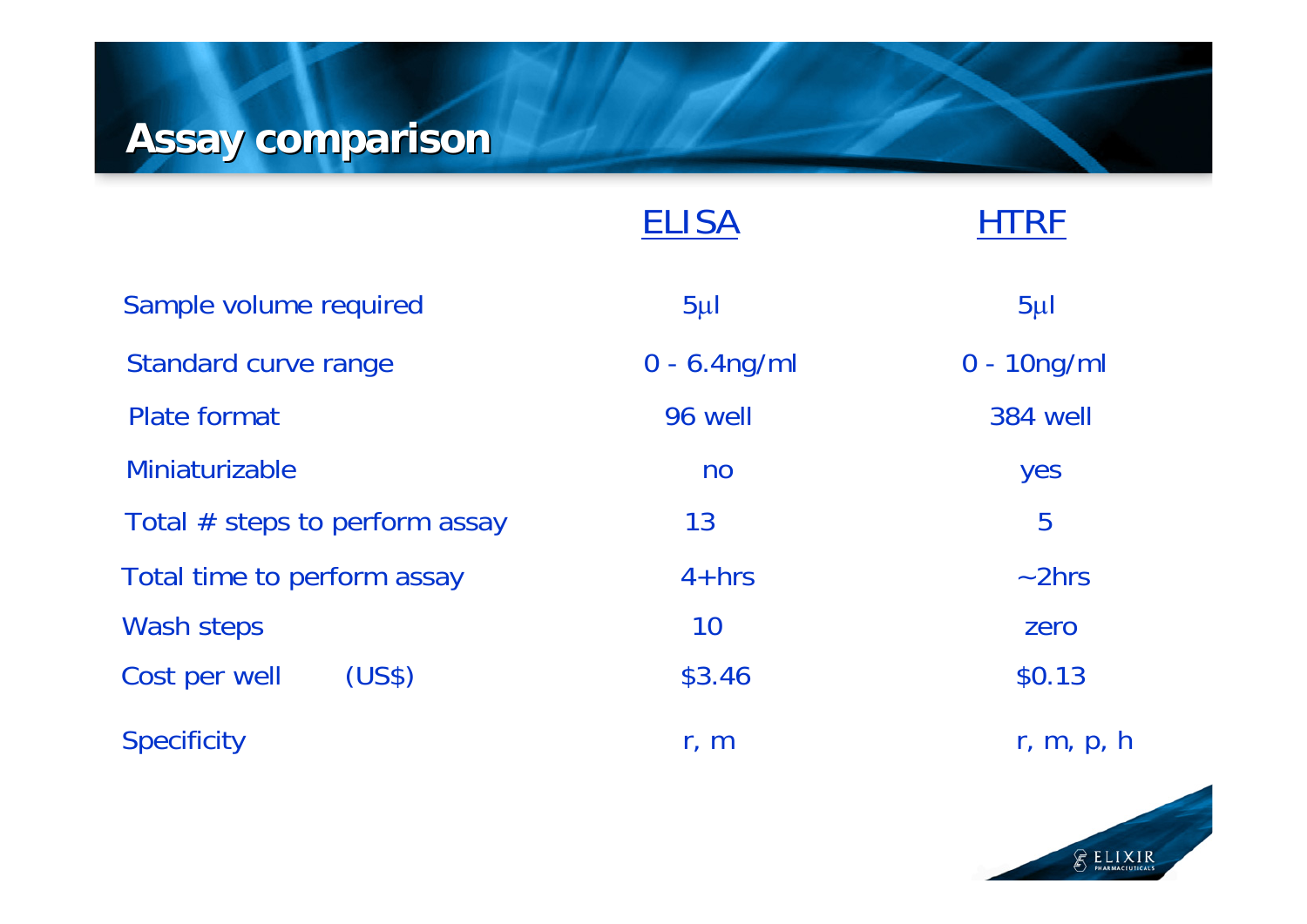## **Comparison of ELISA and HTRF standard curves**

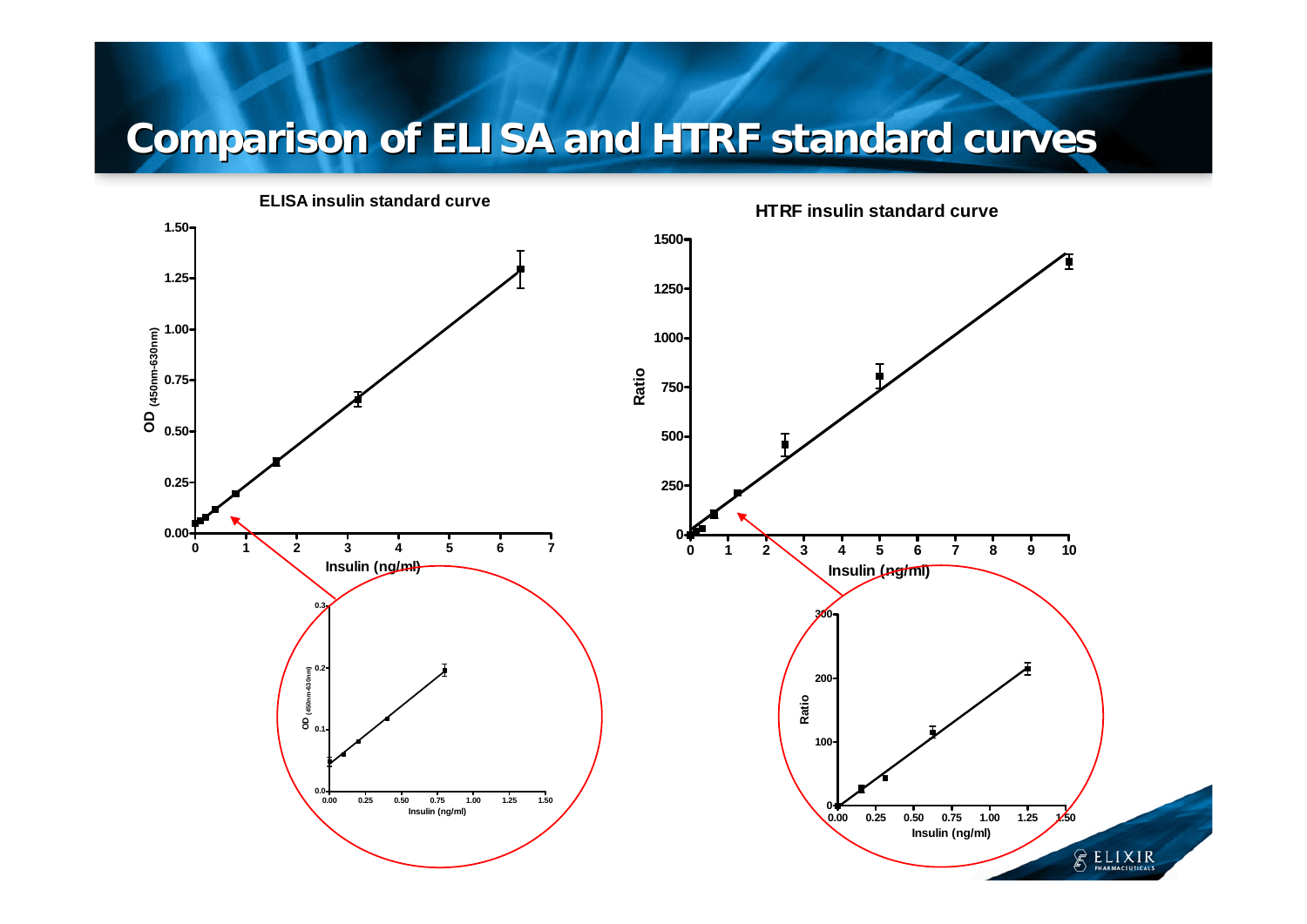#### **Miniaturization assessment Miniaturization assessment**

**Insulin standard curves Scaling assay volume**



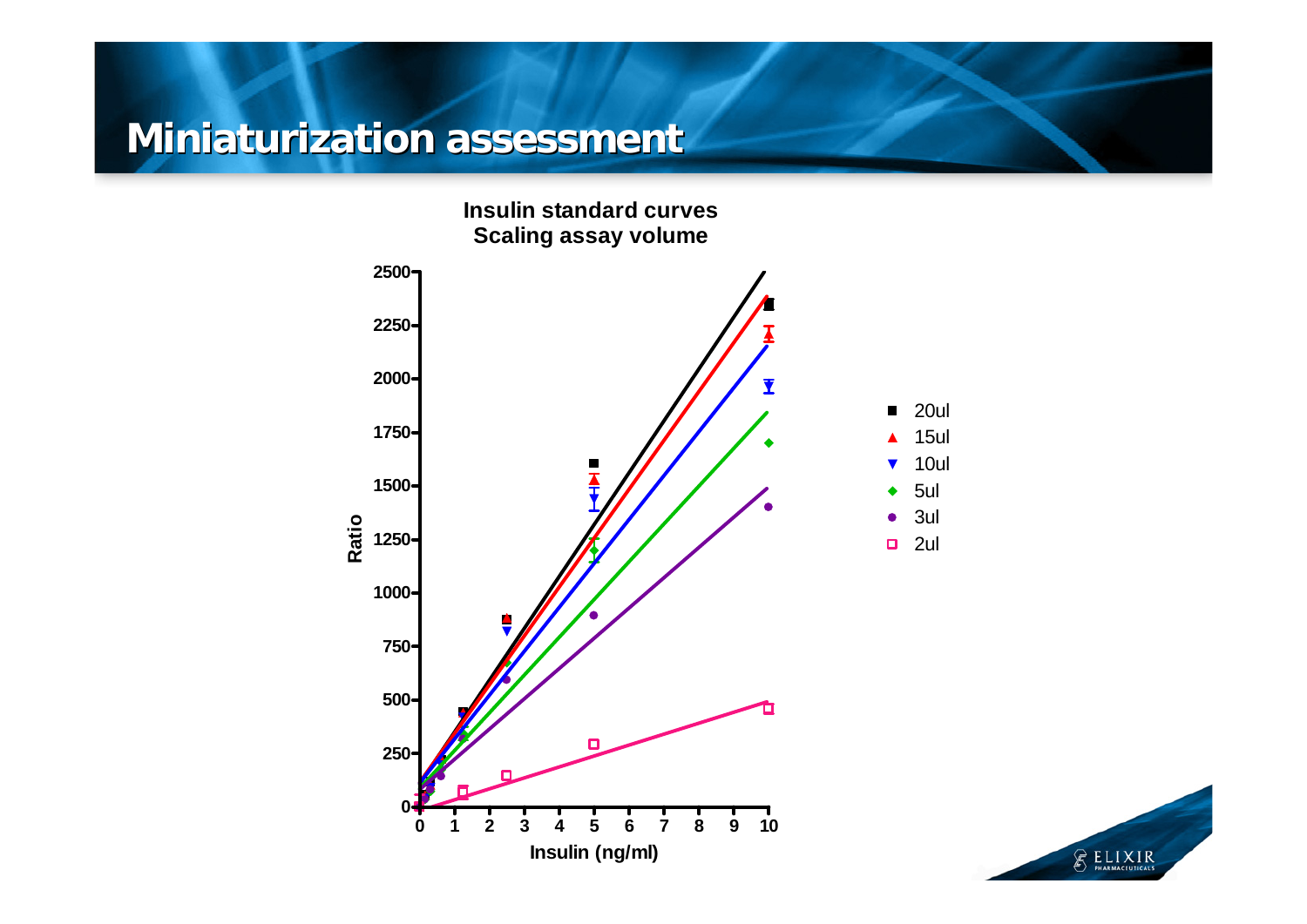#### **Rodent and Human insulin standard curves Rodent and Human insulin standard curves**



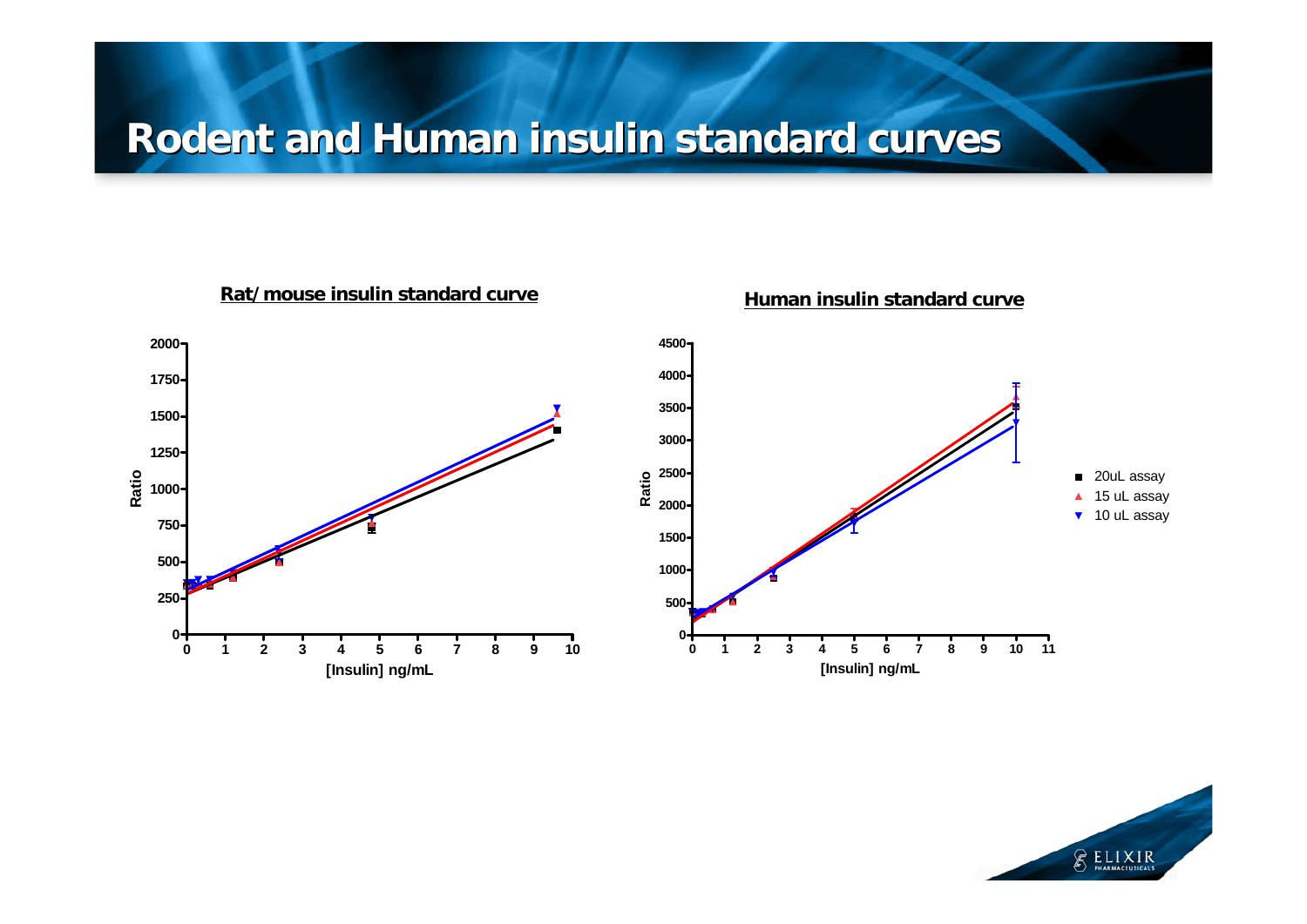### **Time course in variable volume assay Time course in variable volume assay**



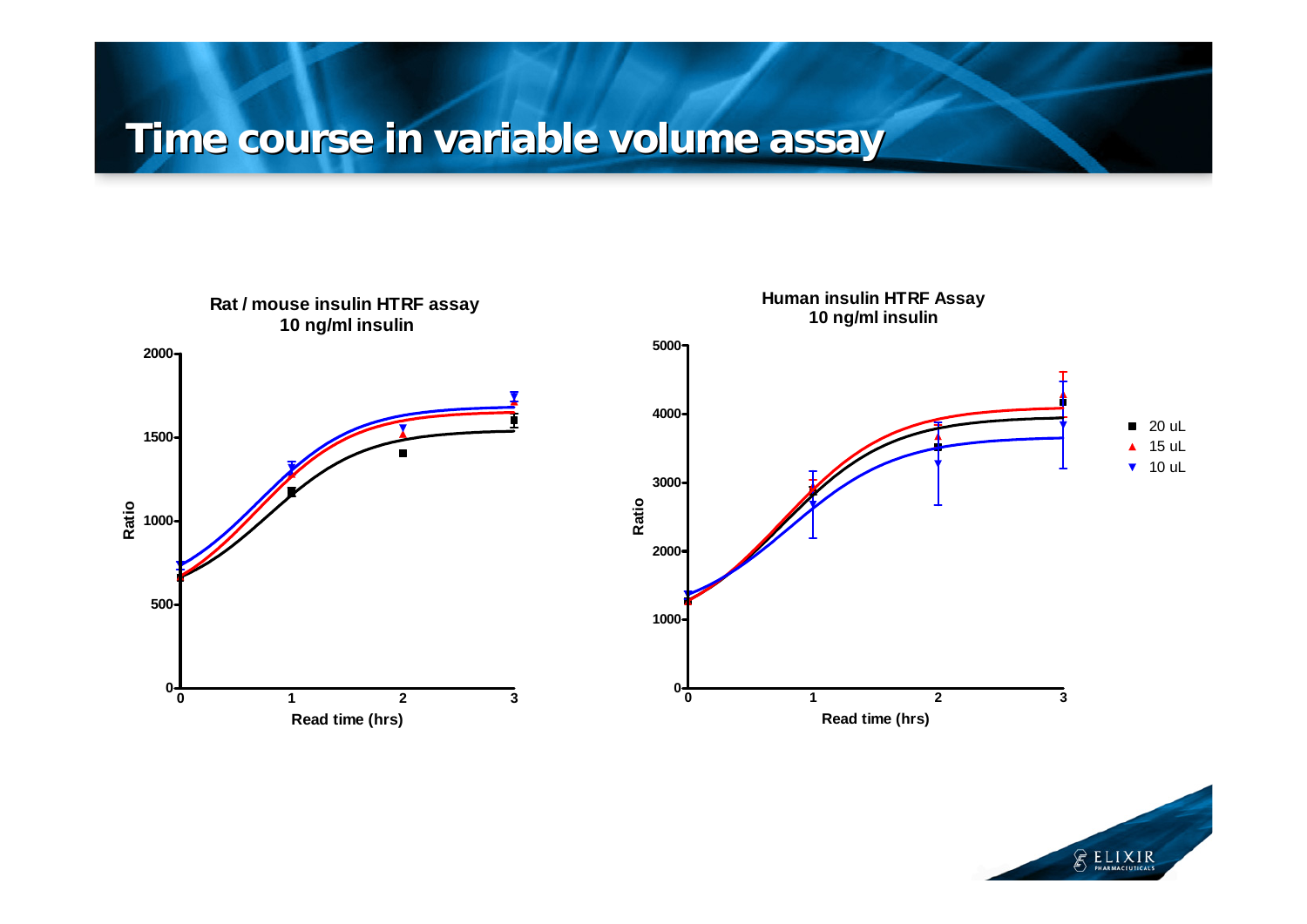#### **Replicate standard curves Replicate standard curves**





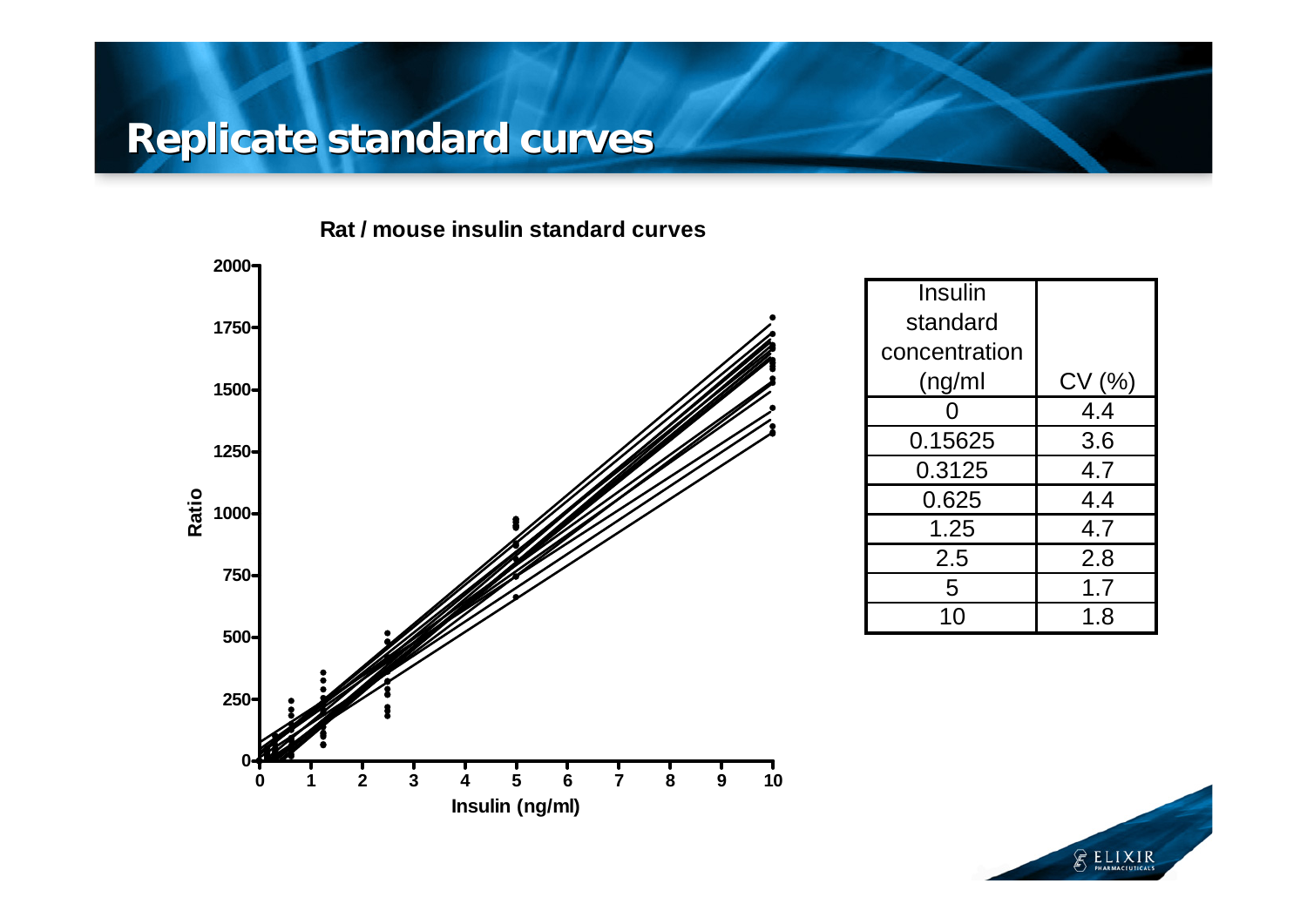### **Variability testing Variability testing**

**Variability testing on unknown plasma sample**



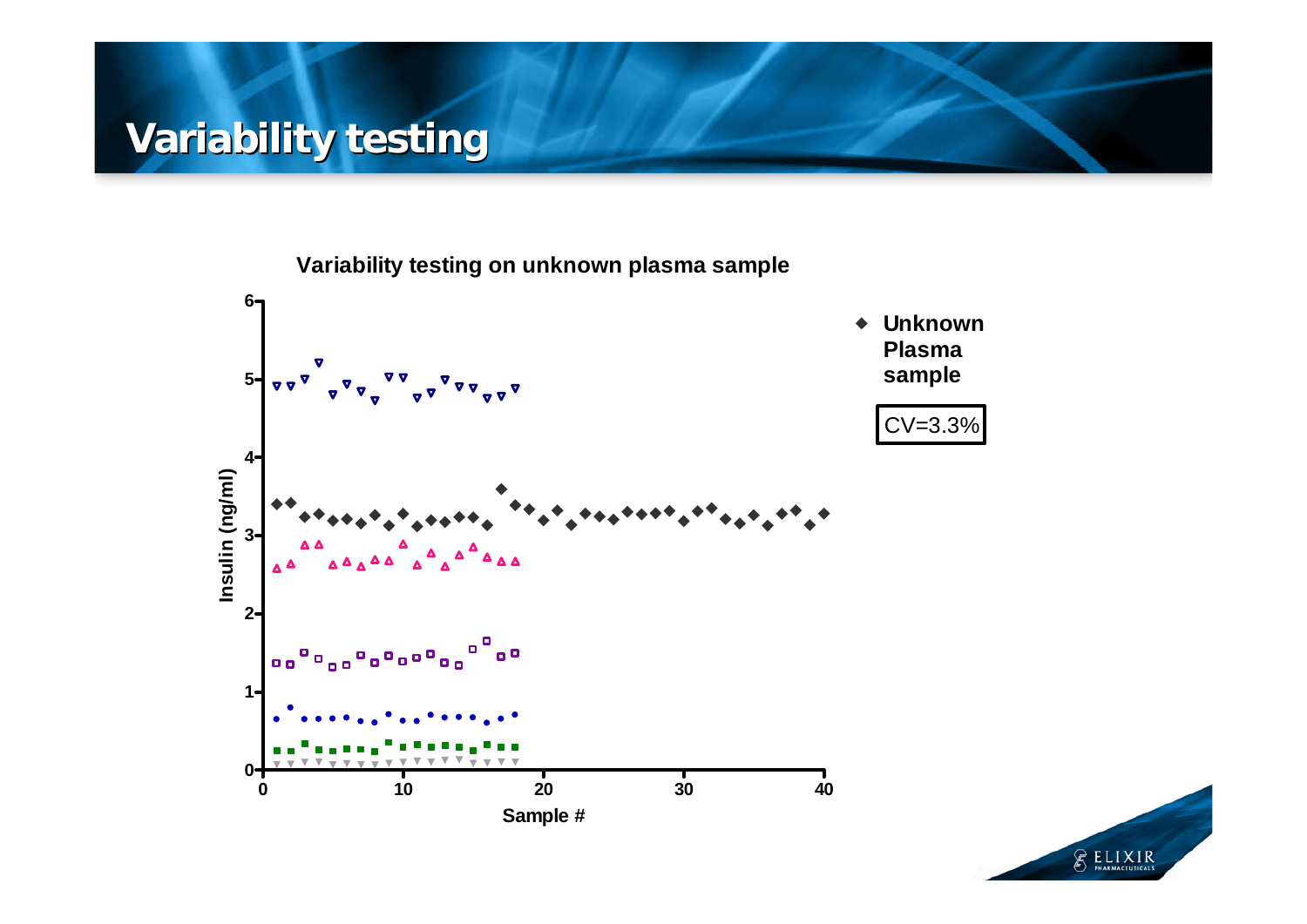#### **Insulin measurement in pancreatic islets Insulin measurement in pancreatic islets**

**Glucose Dose Response of Insulin Secretion in Pancreatic Islets isolated from mice (n=3)**



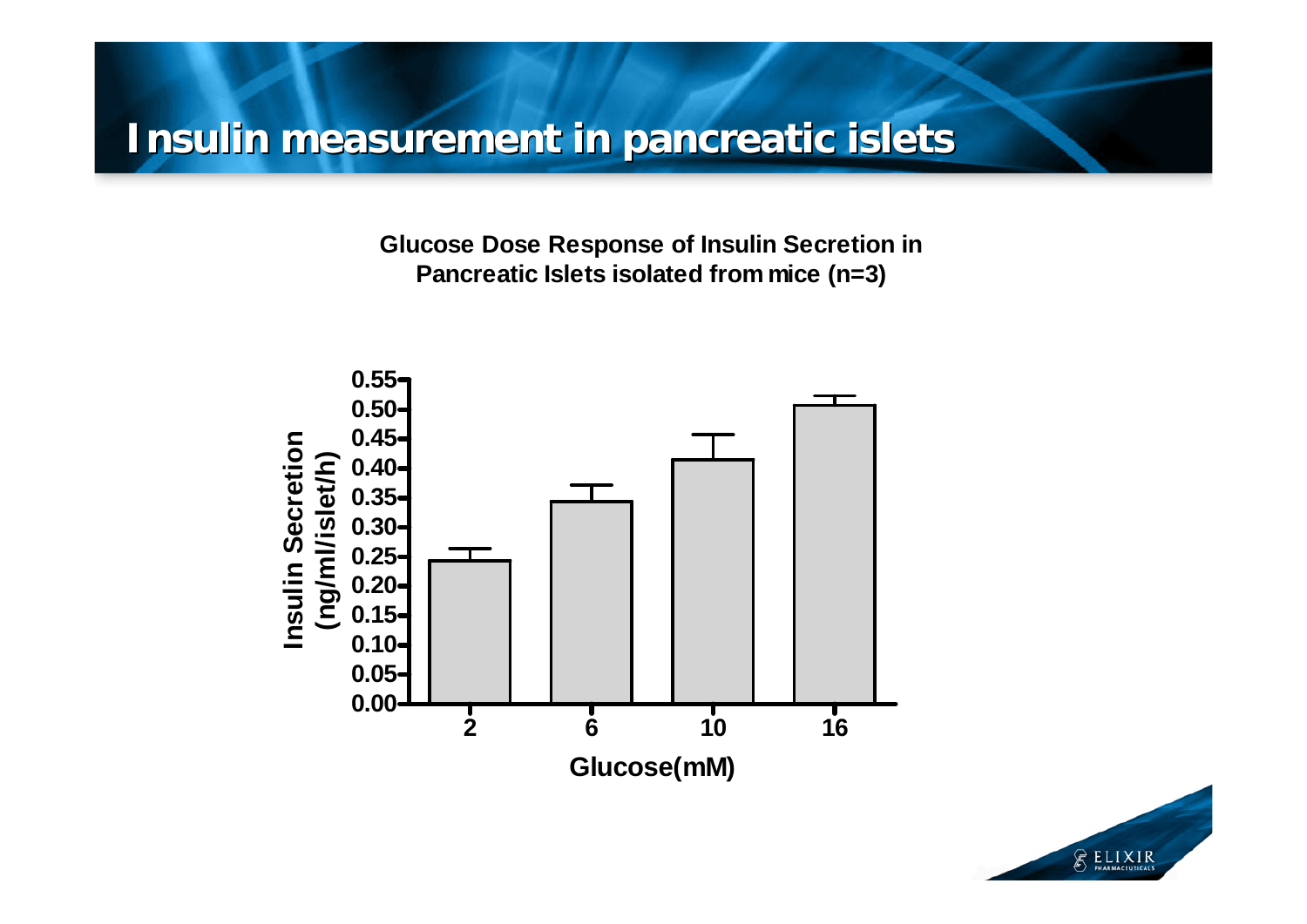#### **Ghrelin Ghrelin is a key metabolic regulator is a key metabolic regulator**



- •Peptide hormone
- •Secreted from stomach
- • Interacts with receptors in the brain and periphery
- • Controls and integrates a variety of metabolic functions
- • Part of an intricate neuroendocrine system

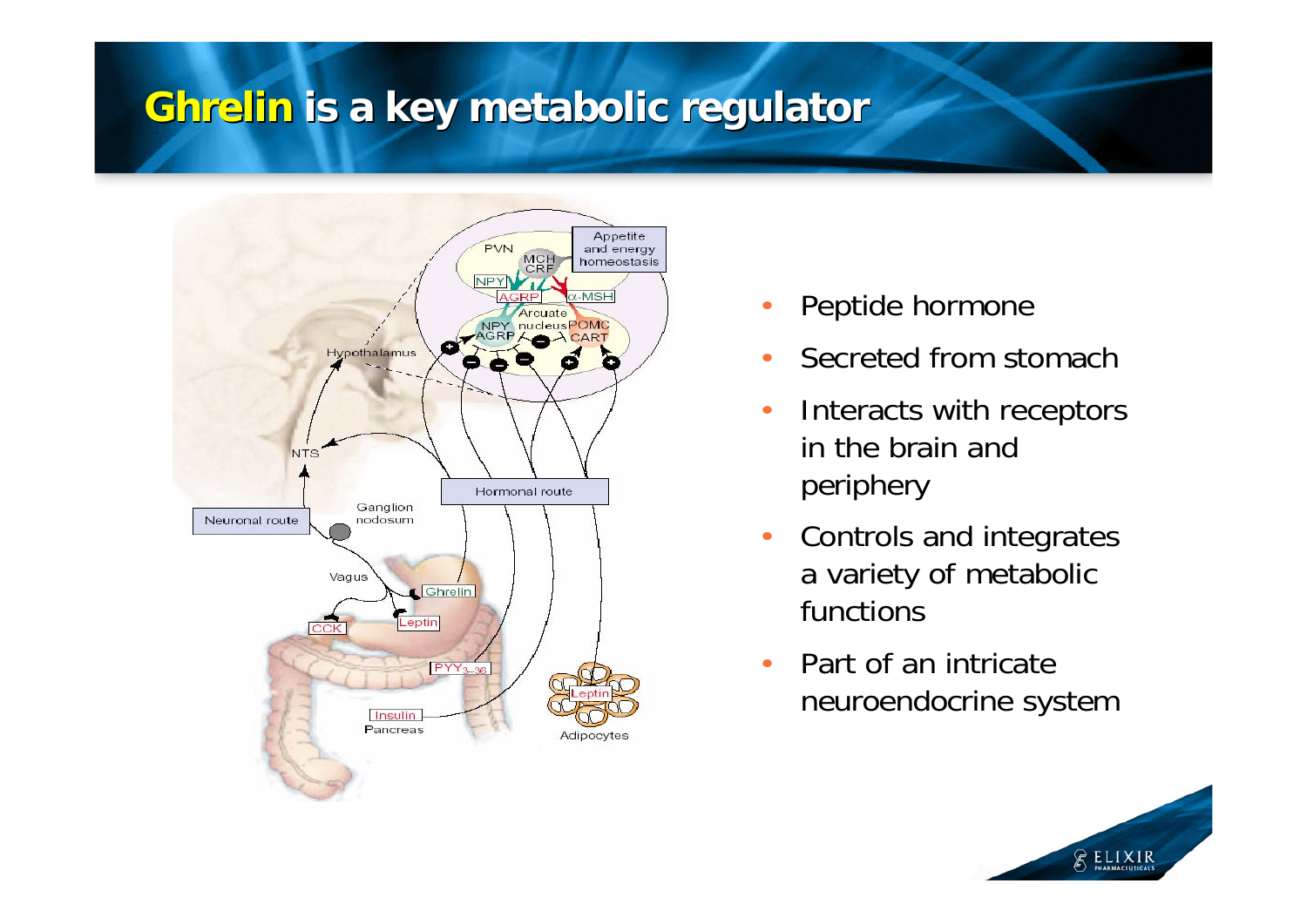## **Ghrelin signaling as a validated target in Ghrelin signaling as a validated target in metabolic disease metabolic disease**

- Ghrelin KO and ghrelin receptor KO mice resist diet-induced obesity (DIO)
- KO mice resist decline in metabolic parameters when placed on a high fat diet
- Block of ghrelin inhibits body wt gain, food intake and fat mass content in rodents
- Vaccination against ghrelin causes lack of weight gain and increased relative fat free mass in rodents
- A small molecule ghrelin antagonist inhibits body weight gain and insulin levels in DIO mice

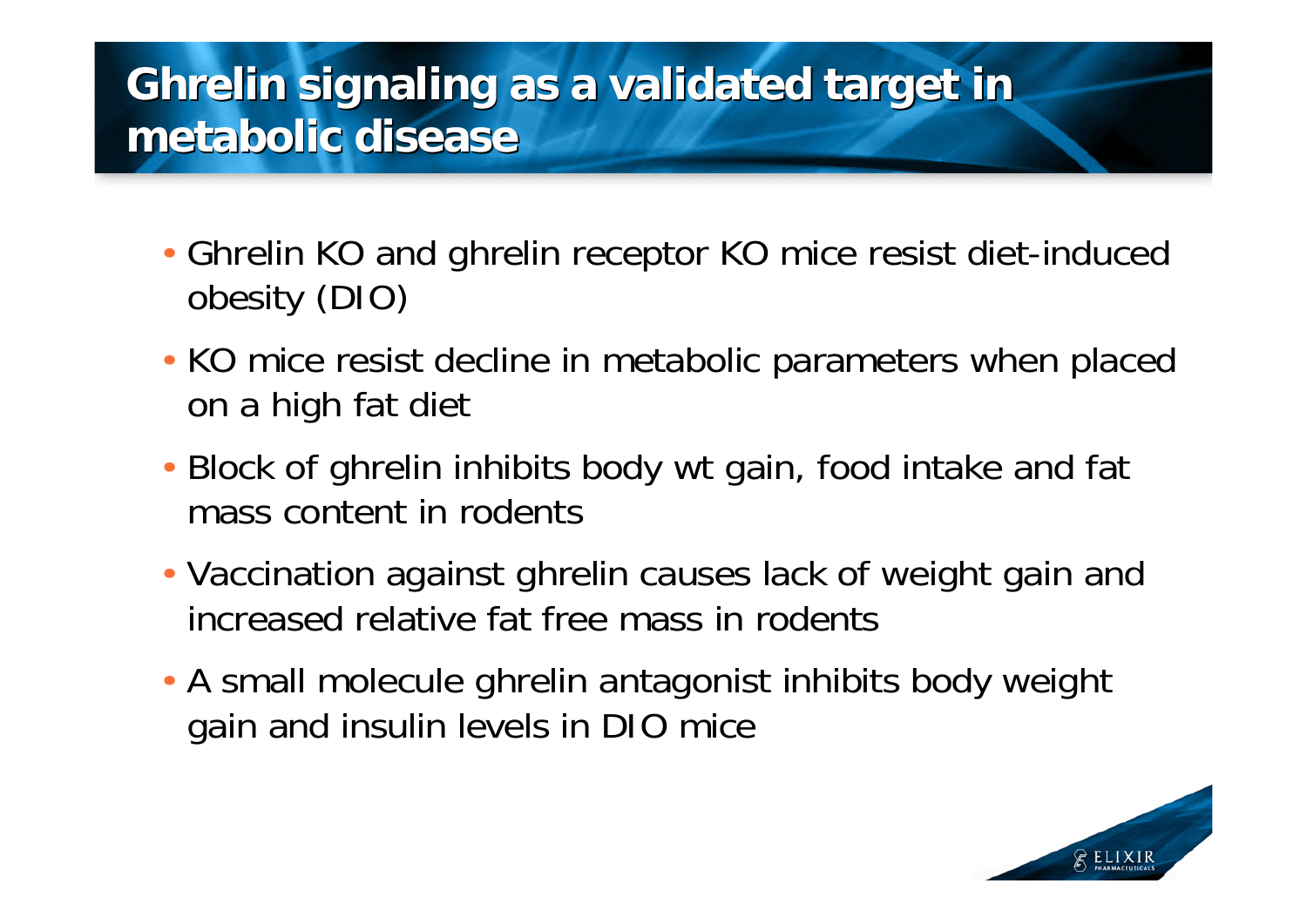#### **Favorable metabolic profile in ghrelin receptor KO mice Favorable metabolic profile in ghrelin receptor KO mice**

| Parameter        | GhrR $+/+$      | $GhrR$ -/-      | $p$ value |
|------------------|-----------------|-----------------|-----------|
|                  |                 |                 |           |
| Body Weight (g)  | 46.2 $\pm$ .8   | $38.9 + 1.3$    | < 0.0001  |
| Glucose (mg/dl)  | 118.6 $\pm$ 4.7 | 98.6 $\pm$ 4.3  | < 0.01    |
| Insulin (ng/ml)  | .97 $\pm$ .10   | .53 $\pm$ .05   | < 0.001   |
| <b>HOMA-IR</b>   | 7.38 $\pm$ .92  | 3.34 $\pm$ .43  | < 0.001   |
| <b>CLAMP</b>     | 26.7 $\pm$ 2.4  | $37.3 + 3.6$    | < 0.05    |
| (GIR, mg/Kg/min) |                 |                 |           |
| % HbA1c          | 4.20 $\pm$ .10  | $3.93 \pm .08$  | < 0.05    |
| TG (mg/dl)       | 101.1 $\pm$ 3.7 | 103.2 $\pm$ 5.0 | n.s.      |
| <b>TC/HDL-C</b>  | 1.22 $\pm$ .03  | 1.14 $\pm$ .02  | < 0.05    |

#### **Improved insulin sensitivity**



From: Longo et al [2008] Regul Pept. 150:55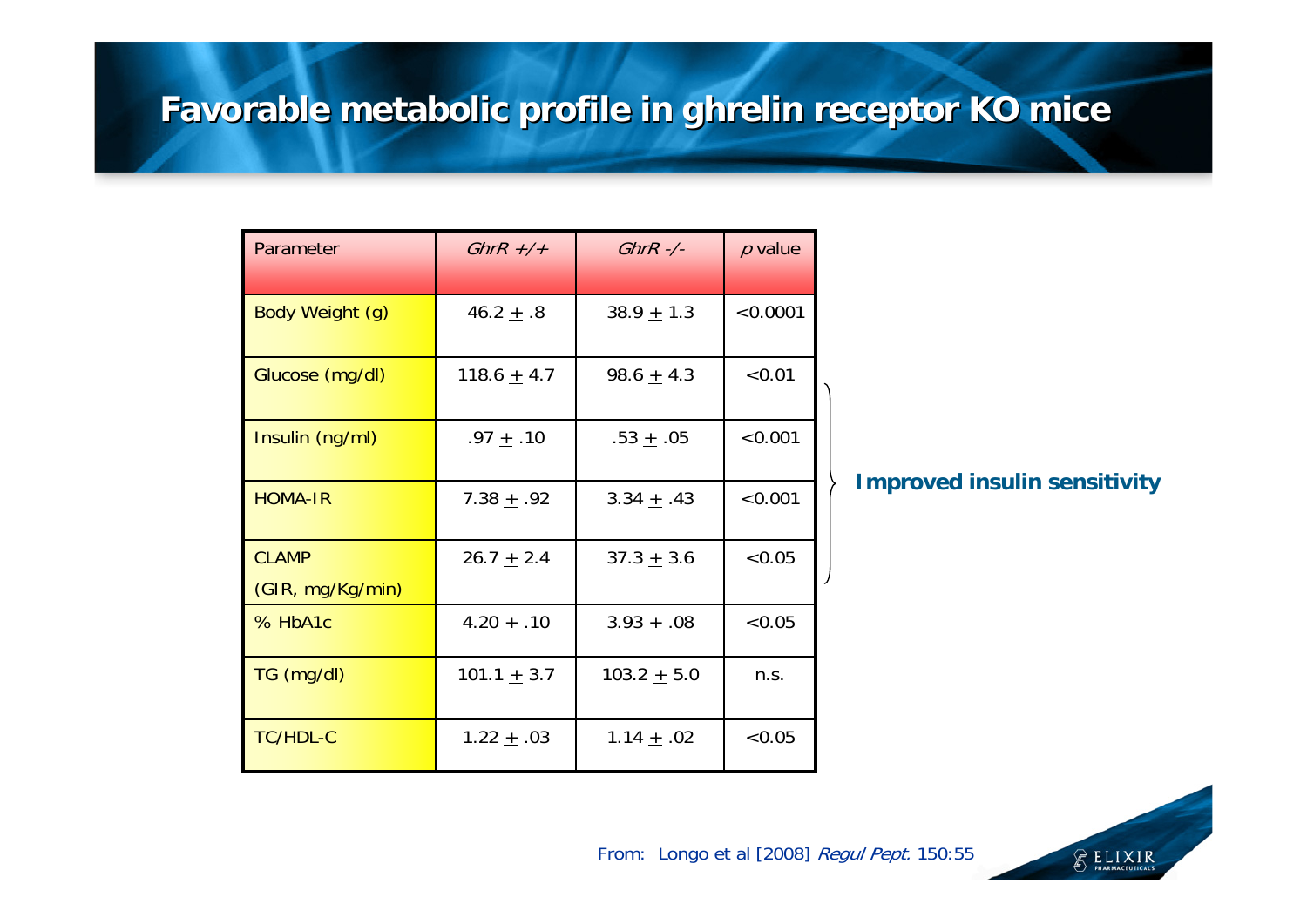### **Dramatic improvement in insulin sensitivity in both Dramatic improvement in insulin sensitivity in both male and female DIO GhrR KO mice male and female DIO GhrR KO mice**

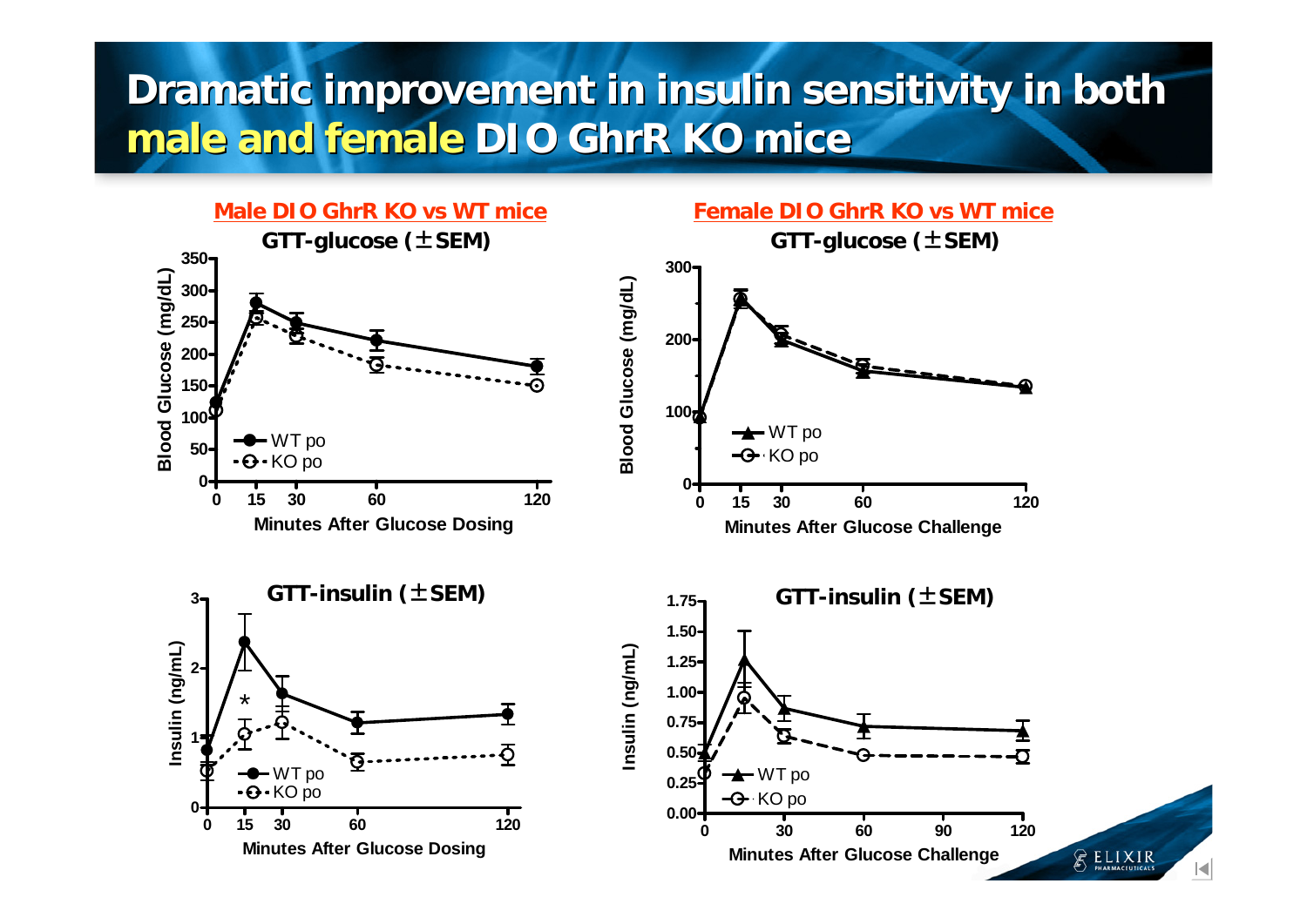### **GhrR antagonism recapitulates the insulin GhrR antagonism recapitulates the insulin sensitivity of HFD fed GhrR KO mice sensitivity of HFD fed GhrR KO mice**





 **DAY 56 GTT-glucose GTT-glucose Blood Glucose (mg/dL) 300250 200**Glucose **Decreased 150plasma glucose 100 \*excursionVehicle Blood 50**ELX cmpd X **00 15 30 60 120 Minutes After Glucose Challenge GTT-insulin GTT-insulin15.0** Insulin (ng/mL) **Insulin (ng/mL) 12.5 Dramatically 10.0** Vehicle**7.5** ELX cmpd X **requirement 5.0 \***



**decreased insulin** 

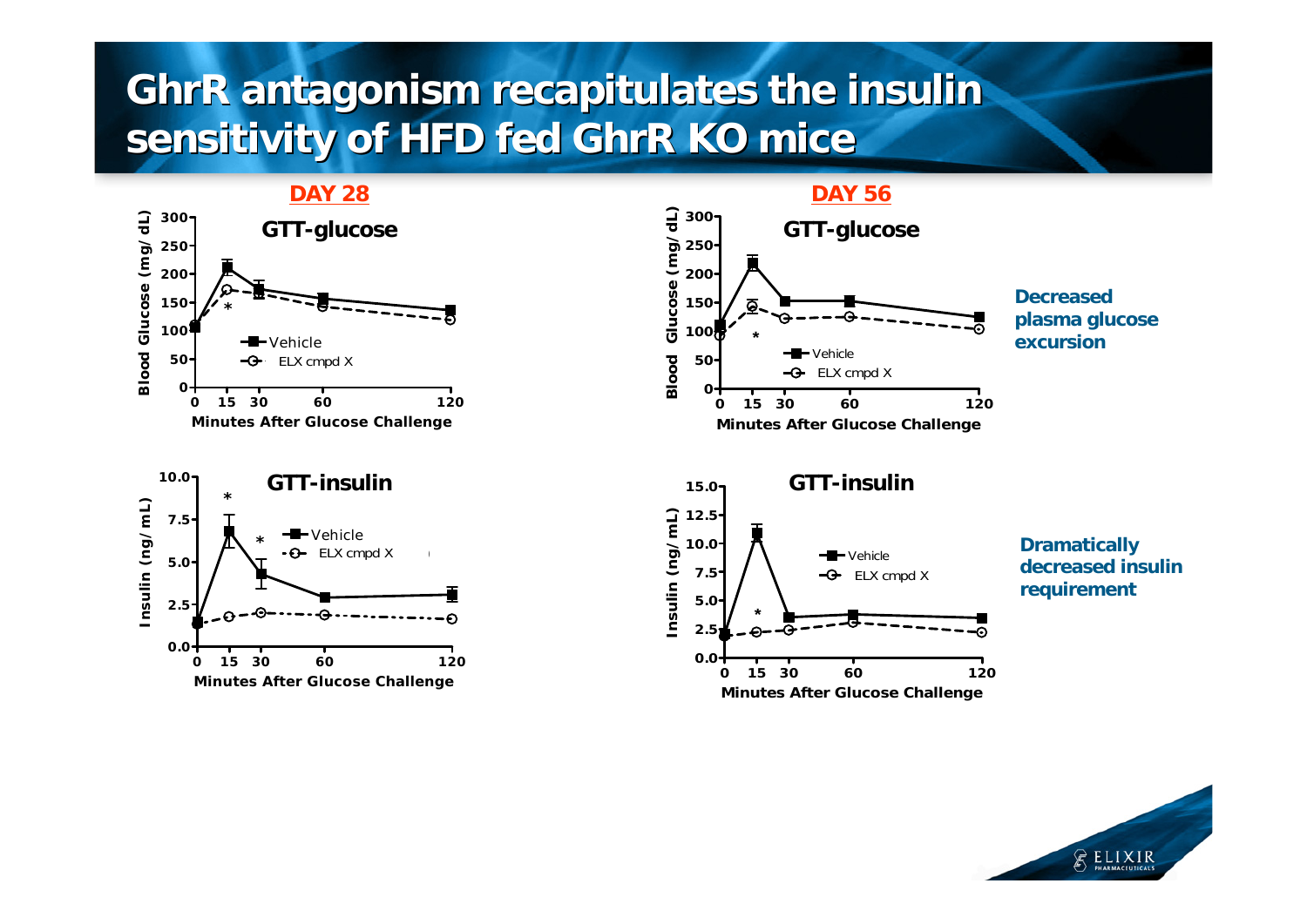#### **Conclusion Conclusion**

- The HTRF insulin assay allows:
	- Seamless migration from ELISA to HTRF format
	- Extremely cost effective assay compared to ELISA
		- $\cdot$   $-4\%$  of the cost
	- Comparable sample requirements
	- Time savings over the ELISA
		- > 2 hours savings
	- Assay volumes scalable to screening levels
	- Easy measurement of insulin levels across multiple systems
		- •In vivo: rodent and human plasma or serum samples
		- •*In vitro:* pancreatic  $β$  cells